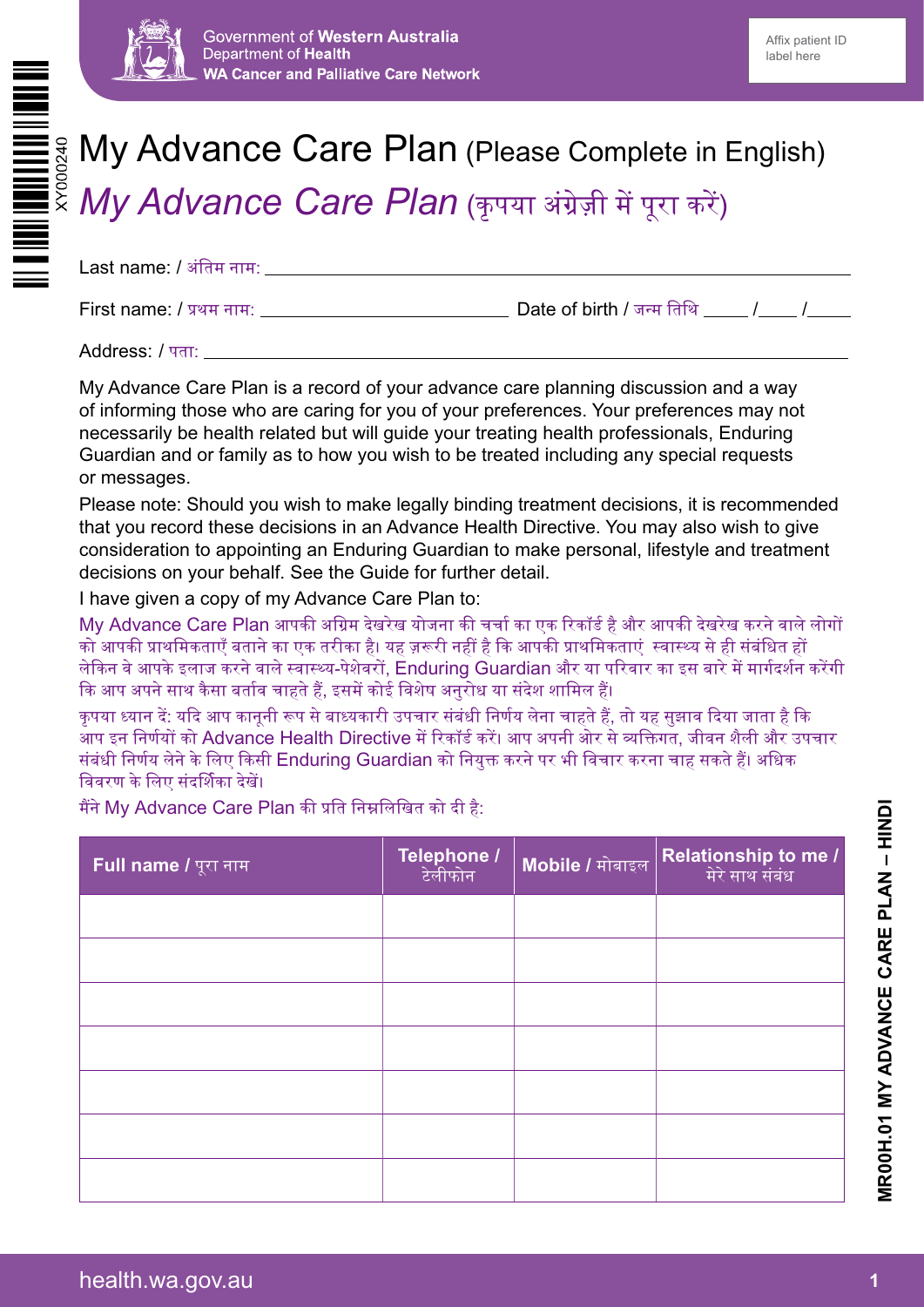## **I have completed one or more of the following:**

मैंने निम्न में से एक या एक से अधिक पूरा कर लिया है:

| <b>Advance Health Directive</b><br><b>Advance Health Directive</b>             | Yes/No (please circle)<br>हां/नहीं (कृपया गोले का निशान बनायें)                                                                                                                         |
|--------------------------------------------------------------------------------|-----------------------------------------------------------------------------------------------------------------------------------------------------------------------------------------|
|                                                                                |                                                                                                                                                                                         |
| A copy can also be obtained from: / एक प्रति यहां से भी प्राप्त की जा सकती है: |                                                                                                                                                                                         |
|                                                                                |                                                                                                                                                                                         |
|                                                                                | $\blacksquare$ Telephone: / टेलीफोन: $\blacksquare$                                                                                                                                     |
| <b>Enduring Power of Guardianship</b><br><b>Enduring Power of Guardianship</b> | <u> 1989 - Andrea Santana, amerikana menyebarkan banyak di sebagai banyak di sebagai banyak di sebagai banyak di</u><br>Yes/No (please circle)<br>हां/नहीं (कृपया गोले का निशान बनायें) |
|                                                                                |                                                                                                                                                                                         |
| A copy can also be obtained from: / एक प्रति यहां से भी प्राप्त की जा सकती है: |                                                                                                                                                                                         |
|                                                                                |                                                                                                                                                                                         |
|                                                                                |                                                                                                                                                                                         |
| <b>Enduring Power of Attorney</b><br><b>Enduring Power of Attorney</b>         | Yes/No (please circle)<br>हां/नहीं (कृपया गोले का निशान बनायें)                                                                                                                         |
|                                                                                |                                                                                                                                                                                         |
| A copy can also be obtained from: / एक प्रति यहां से भी प्राप्त की जा सकती है: |                                                                                                                                                                                         |
|                                                                                | Name: / नाम: <u>पर प्राप्त कर प्राप्त कर</u> संस्था के संस्था कर संस्था के संस्था कर संस्था कर संस्था कर संस्था कर संस्था                                                               |
|                                                                                | ,我们也不能会在这里,我们的人们就会在这里,我们也不会在这里,我们也不会在这里,我们也不会在这里,我们也不会在这里,我们也不会在这里,我们也不会在这里,我们也不                                                                                                        |
| Will<br>Will                                                                   | Yes/No (please circle)<br>हां/नहीं (कृपया गोले का निशान बनायें)                                                                                                                         |
|                                                                                |                                                                                                                                                                                         |
| A copy can also be obtained from: / एक प्रति यहां से भी प्राप्त की जा सकती है: |                                                                                                                                                                                         |
|                                                                                |                                                                                                                                                                                         |
|                                                                                |                                                                                                                                                                                         |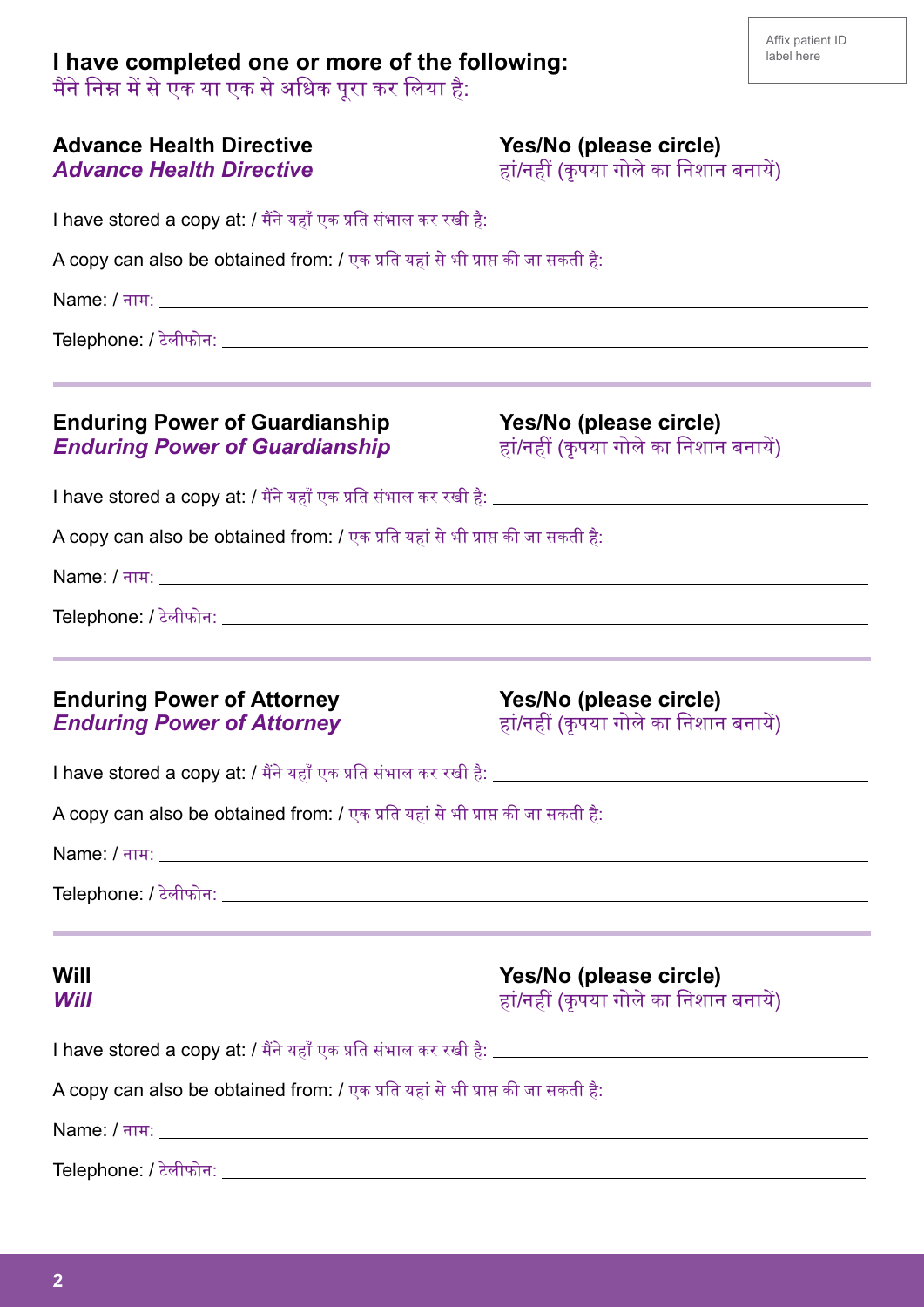### **Preferences for my future care**

These are my preferences, in relation to my future care. Please refer to the *Advance Care Planning Guide for Patients*.

#### भविष्य की मेरी देखरेख के लिए प्राथमिकताएं

 $\overline{a}$ 

J

 $\overline{a}$ 

J

 $\overline{a}$ 

J

 $\overline{a}$ 

J

अपने भविष्य की देखरेख के संबंध में मेरी प्राथमिकताएं निम्नलिखित हैं। कृपया Advance Care Planning Guide for Patients का संदर्भ करें।

Other outcomes of the Advance Care Planning conversation:

For example, you may have considered completing other relevant legal documents such as an Advance Health Directive or Enduring Power of Guardianship or you may have decided to become an organ donor.

Advance Care Planning वार्तालाप के अन्य परिणाम:

उदाहरण के लिए, हो सकता है कि आपने अन्य प्रासंगिक कानूनी दस्तावेज जैसे कि Advance Health Directive या Enduring Power of Guardianship पूरा करने पर विचार किया हो या हो सकता है कि आपने एक अंगदाता बनने का फैसला लिया हो।

| Outcome / परिणाम | <mark>Description /</mark> विवरण |
|------------------|----------------------------------|
|                  |                                  |
|                  |                                  |
|                  |                                  |
|                  |                                  |
|                  |                                  |
|                  |                                  |
|                  |                                  |
|                  |                                  |